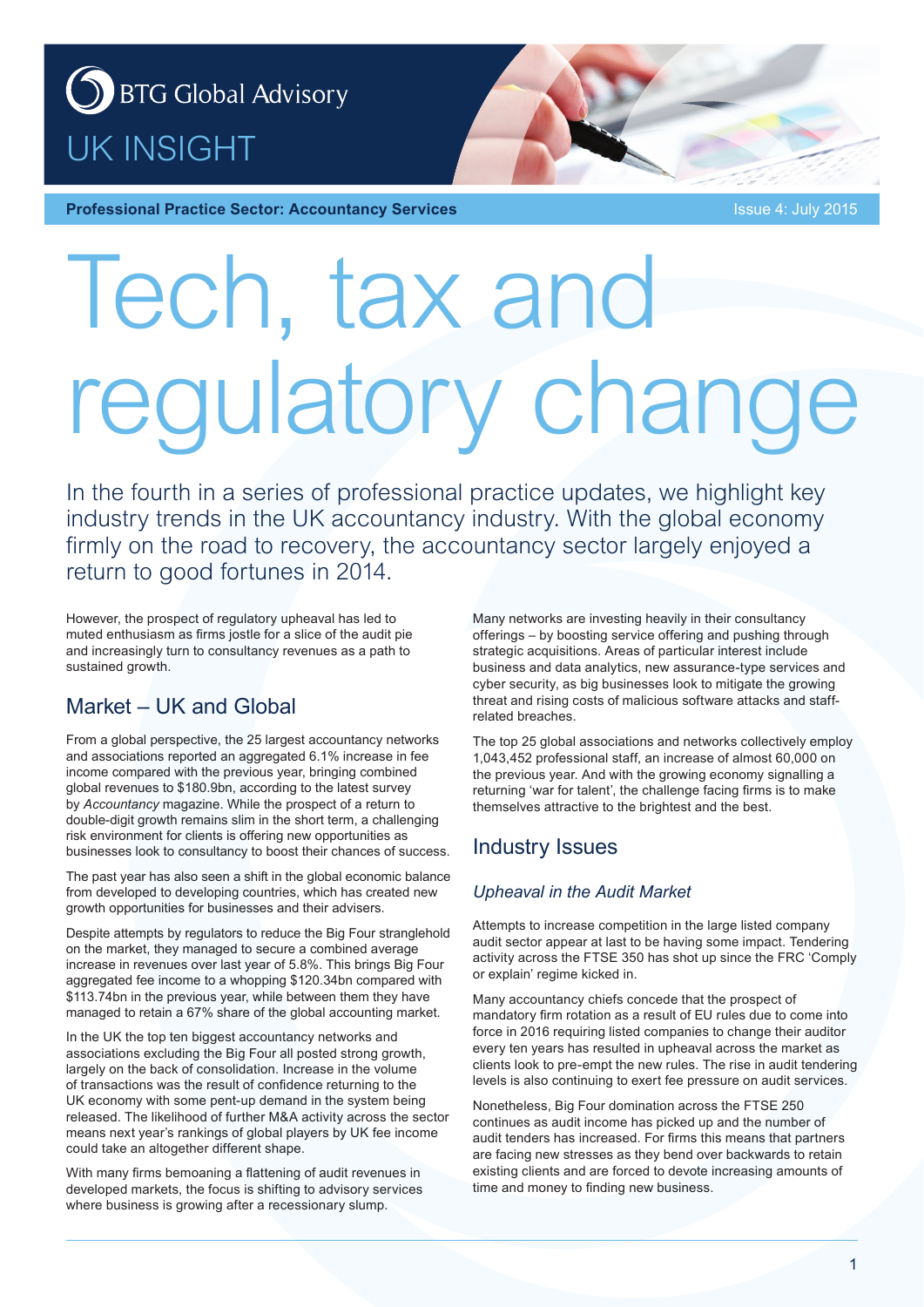## UK INSIGHT

# **BTG Global Advisory**

### **Professional Practice Sector: Accountancy Services and Community Control of Issue 4: July 2015**

### *Use of Technology to Transform Audit*

The competition for bread-and-butter audit services is also forcing networks to re-evaluate their audit propositions. Upheaval across the larger company audit market is placing the onus on firms to prove the value of audit and position it as something that goes beyond compliance and a box-ticking exercise. Increasingly, auditors are expected to do more to identify risk and offer a forward-looking perspective on the numbers.

As a result, we're seeing growing automation of aspects of the audit process and use of technology to extract and analyse data replacing a lot of the less-rewarding routine audit work. Data mining and interrogation tools examine large data sets, identifying trends and exposing anomalies and risks. At the same time, predictive analytic techniques are increasingly being used to make audit more forward thinking than backward looking.

All the big firms have their own programmes for using digital and data to change what they do. That focus is predicted to ramp up going forward. For accountancy firms, technology is allowing them to both improve productivity as a means to improve their proposition, but also reduce overheads and maintain profitability on audits. And while it certainly offers the opportunity for the profession to reinvent the audit and enter a new era of greater and more obvious value for clients, the ensuing disruption will have an impact.

### *Complexity of the UK Tax System*

There are ongoing calls for the government to make headway on simplifying the UK's 20,000-plus pages of Tax Code. Critics of the current system say this would be one key step towards reducing tax avoidance. There have been 42 changes to tax law since 2010 to deter and prevent tax avoidance.

In the light of proposals by the Organisation for Economic Co-operation and Development (OECD) for minimising tax avoidance and creating a more appropriate tax infrastructure for the internet economy, the tax transparency and tax morality debates are also driving tax revenues across the market. Clients want compliance, but they also want advice on how their tax arrangements will be perceived.

### *Increased Powers for the Taxman?*

Calls to better define the terms 'tax avoidance' and 'tax evasion' to provide clarity and increase public understanding of the UK tax system have once again come to the fore. This has been prompted by one of the most controversial proposals by HMRC last year that it should be given new powers to deal with taxpayers who use tax avoidance schemes on a regular basis.

They include the power to recover tax debts directly from the bank accounts of individuals who owed more than £1,000 in tax and had at least £5,000 in their accounts and the 'naming and shaming' of taxpayers. The consultation also proposes the introduction of penalties for taxpayers who are challenged under the General Anti-Abuse Rule (GAAR).

Meanwhile HMRC consultation is under way on Tax Enquiries – Closure Rules. The proposals in the consultation paper are designed to give HMRC the power to refer a single issue to the Tax Tribunal to achieve resolution in complex multi-issue tax enquiries.

This is in cases where HMRC believes matters are taking too long to settle, involve elements of avoidance, and where there is a significant sum of tax at stake. Concerns have been expressed that the proposal is one-sided as only HMRC will be able to follow the proposed course of action.

There is overlap between this consultation and others looking at other aspects of the UK tax system, including consultation on 'Strengthening sanctions for tax avoidance', and the Discussion Document on HMRC penalties. Scottish Institute ICAS has suggested that a roadmap approach to addressing taxpayer compliance would be preferable and would bring all of these strands together under a coherent framework.

Many remain to be convinced that further anti-avoidance legislation in these areas is either justified or necessary. The feeling among advisers seems to be that HMRC already has significant powers at its disposal to deal with taxpayers who do not comply with their legal obligations.

### **Challenges**

### *Regulatory Reform*

At a European level there is a push to open up the market for audit services among the biggest companies. UK legislative details are still being thrashed out across areas including transition measures and details of the non-audit services that can be provided by a company's auditor. Further details from UK regulator the FRC and the Department for Business, Innovation and Skills (BIS) are expected in the autumn.

In addition to the implementation of the EU Audit Directive and Regulation, Competition and Markets Authority (CMA) recommendations for an expansion of audit inspection will require the FRC to review its audit standards and this will broaden the scope of its audit inspection work considerably.

The FRC says its focus in 2015/16 will include:

- Corporate governance company culture, promoting good practice and company succession planning
- Investor stewardship supporting better engagement between boards and shareholders
- Corporate reporting promoting reports that are fair, balanced and understandable, and also clear and concise, and continue to help smaller listed and AIM companies with the quality of their reporting
- Audit continue to promote audit that is of a consistently high standard and meets investor needs.

### *Evolution of Financial Reporting and Standards*

On the back of new UK GAAP FRS 102 introduced on 1 January 2015, proposals are under way for new accounting rules for micro-entities. The micro regime up until now has generally not been that popular but with small companies moving to FRS 102 recognition and measurement, many of those eligible to use the micro-entity regime might find it quite attractive.

Draft proposals suggest a lack of a requirement for deferred tax in FRS 105 and there is a potential issue in terms of overpaying dividends. But far from being merely a simplification process, the changes afoot will force firms and their clients to think carefully about the requirements and choices available.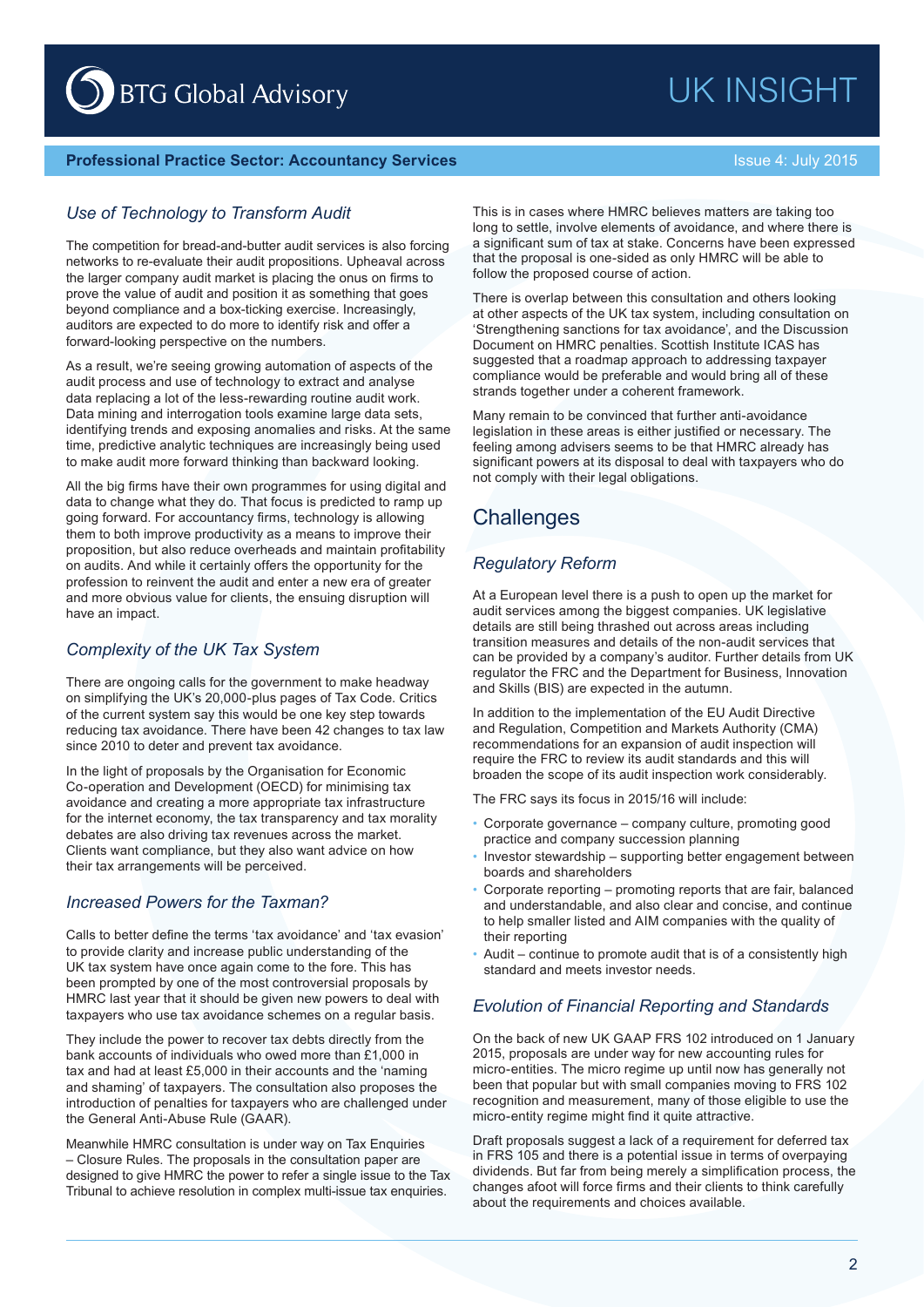# **BTG Global Advisory**

# UK INSIGHT

### **Professional Practice Sector: Accountancy Services and Community Control of Issue 4: July 2015**

### *Practice Management: Unqualified Accountants*

Given the ease with which you can create your own website and start a business from home, the rise of unqualified accountants has the potential to pose serious problems for the sector. A recent survey found that when choosing an accountant to look after their affairs, only 8% of small businesses took an accountant's qualifications into consideration.

Since there are no regulatory laws in place, unlike solicitors and doctors, anyone is free to call themselves an accountant without any form of training. It's not until they pass qualification exams and join a professional body that they become subject to any kind of professional conduct rules.

Unqualified accountants often have narrow skill sets, and yet businesses are still turning to them for help and guidance. The risk that businesses take in receiving bad advice is that it could have a negative effect on their growth and development. This could, in turn, reflect poorly on the accountancy profession as a whole, leading to deterioration in the trusted and reputable status that the industry has earned.

### *Practice Management: Firm Consolidation*

Another major issue facing the accounting industry is the nationwide trend towards firm consolidation. With rising costs in all sectors, reducing overheads and expenses, sharing resources and expanding offerings to provide a more diverse selection of services to clients, does make some sense. There are many in the accounting industry who would argue that firm consolidation is actually a solution to problems facing a number of accountants.

However, combining and consolidating two average firms is not automatically going to make a single outstanding company. The onus is on identifying what services clients want – offering anything and everything as a one-stop shop doesn't necessarily inspire confidence. Having a sector focus seems to pay off, and making sure that firms are constantly adding value to business is increasingly key.

### Latest Developments

### *Tax Increasingly Under the Spotlight*

More than 6,000 tax defaulters were referred to a special HMRC monitoring unit in tax year 2014/15, up 30% on the year before, in a sign that the taxman is getting much tougher on those who deliberately seek to default on their tax liabilities.

Recent figures published in response to a Freedom of Information request show that a total of 6,051 individuals and businesses were referred to the Managing Serious Defaulters (MSD) programme in 2014/15, up from 4,624 in 2013/14 and 1,094 in 2012/13. Under the MSD programme, HMRC closely monitors taxpayers to make sure they file all their returns and make all their payments on time.

Using existing powers more robustly, the department can also make announced or unannounced inspection visits to business premises to check business records or assets and carry out rigorous compliance checks into all or part of a defaulter's tax affairs.

While inspections are obviously cause for concern for clients, they are also an opportunity for advisers as companies struggle to manage their exposure to tax risk as well as a challenge for tax advisers who need to keep up to speed with potential risks.

### *International Tax*

The focus on how the profession deals with international tax is likely to intensify. Criticism of PwC and its client pharmaceuticals group Shire over its use of Luxembourg's low tax regime by MPs in the House of Commons Public Accounts Committee marks the early shots in a battle that is expected to move to new fronts over the coming months.

Meanwhile, 1 April 2015 saw the introduction of the UK Government's Diverted Profits Tax (DPT), which imposes a 25% levy on profits leaving the UK. Designed to tackle the use of aggressive tax planning techniques, the DPT already seems to be having an impact after it was revealed that Amazon is changing the way it books its UK sales. From 1 May 2015, all retail sales made to customers in the UK will be recorded through the UK branch and liable for tax by HMRC. Previously, these sales were booked through low-tax Luxembourg.

Potential tax changes are also under consideration as part of the OECD's Base Erosion and Profit Shifting (BEPS) project. The changes set out to redesign the international corporate tax system following concerns that governments are losing substantial corporate tax revenue. This is because of international tax planning designed to shift profits in ways that erode the taxable base of developed and developing countries to locations where they are subject to a more favourable tax treatment.

Work on implementation of the OECD's BEPS project is due to be completed over the course of 2015. Forthcoming changes to international tax rules will have huge implications for multinational companies that go far beyond the confines of the tax department.

### *EU MOSS VAT Compliance Rules for Micro Businesses*

From 1 January 2015, new European Union VAT rules relating to broadcasting, telecoms and electronic services came into force whereby the place of taxation is now determined by the location of the consumer. This affects the sales of digital services (broadcasting, telecommunications and e-services) from a business to a consumer (private individuals and non-business entities such as public authorities or charitable bodies).

There are two ways in which businesses can comply with the new reporting requirements. They either need to contact the relevant tax authorities in each country, or use HMRC's Mini One Stop Shop (VAT MOSS). The latter option is simpler as you only need to submit a single quarterly VAT return and payment for your EU sales, which HMRC then forwards to the relevant countries. Before you can use the VAT MOSS service, you must be registered for VAT in the UK by the tenth day of the month following your first digital services supply, even if your income is below the VAT registration threshold (£81,000 per year).

Although this sets out to create a level playing field for UK businesses by removing the current competitive advantage of EU member states with lower rates of VAT, the additional administration it creates will certainly need to be taken into consideration.